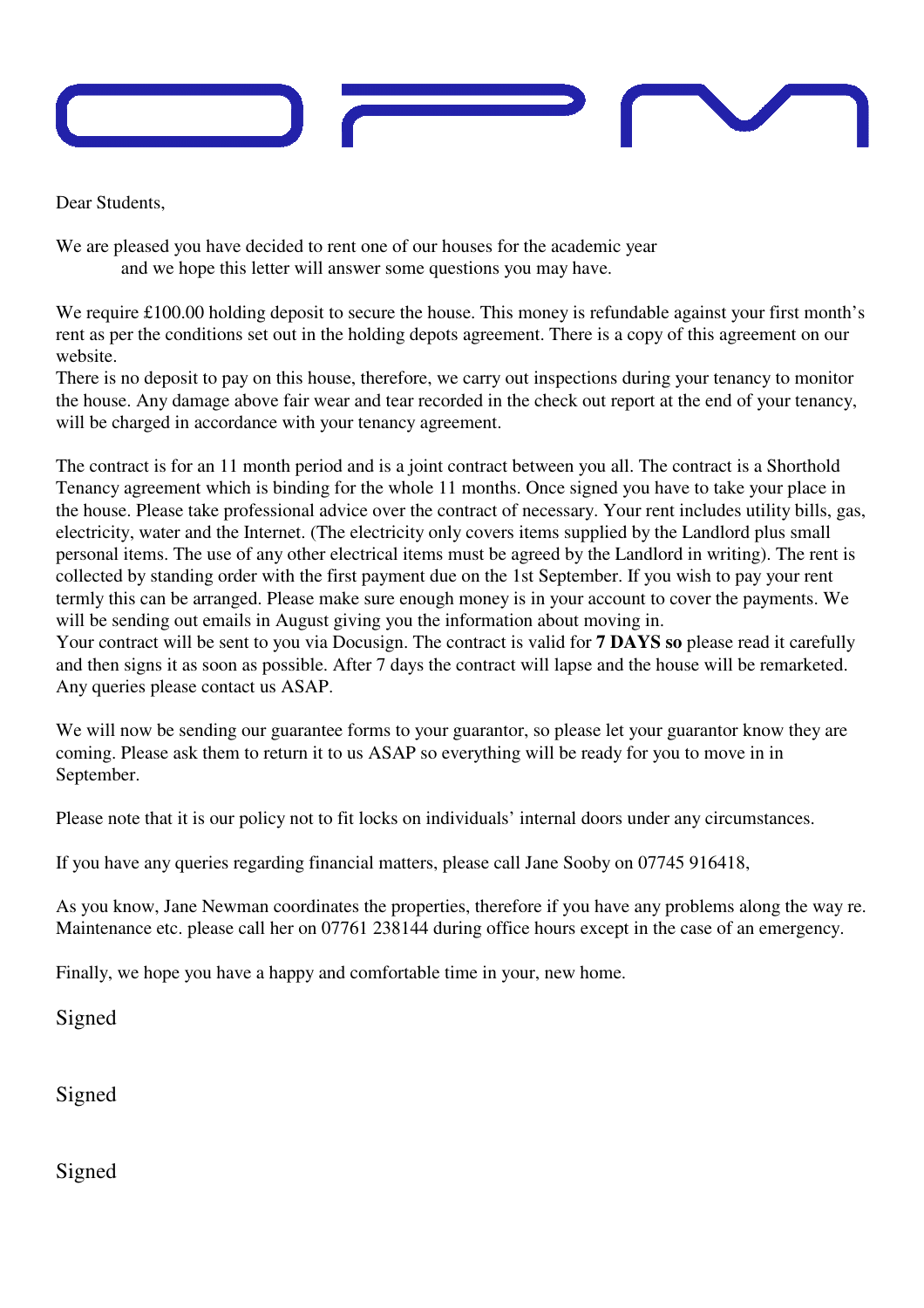## ASSURED SHORTHOLD TENANCY AGREEMENT

## For letting a furnished dwelling house / Flat on an Assured Shorthold Tenancy under Part 1 of the Housing Act 1988 as amended by the Housing Act 1996.

This agreement is made the day of 2020

## **1. Particulars**

## **1.1 Parties**

1.1.1 The Landlord

(1) Mr G Scarborough & Mr C Brock T/A OPM Property Investments, PO Box 587 Amersham Bucks HP6 6WW

The "Landlord" shall include the Landlord's successors in title and assigns. This is the person who would be entitled to possession of the property if the tenant was not in possession and could be the current landlord or someone purchasing or inheriting the property.

1.1.2 The Tenant

1.1.3 The Guarantor

Where the party consists of more than one person the obligations apply to and are enforceable against them jointly and severally.

Data that is provided to us is stored on our secure servers and will only be passed on to a third party who has an interest in the property. Please request a copy of our privacy policy for more information.

The Tenants acknowledges that no keys to the Property will be handed over to the Tenants until all the Guarantee forms (duly completed) have been returned to the Landlord

Page No. 1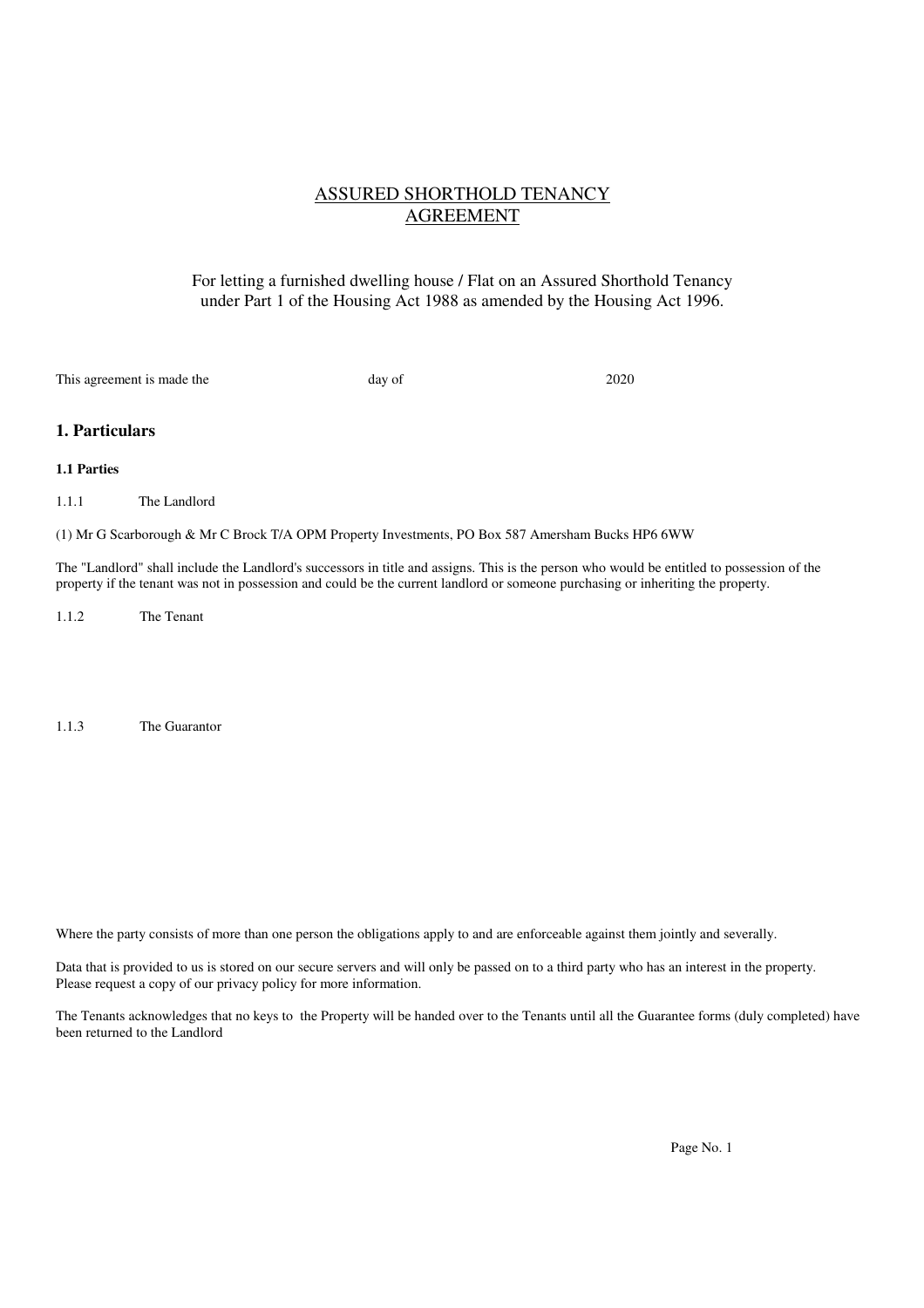1.2 The Landlord lets and the Tenant takes the Property for the Term at the Rent payable upon the terms and conditions of this agreement.

1.3 This agreement is intended to create an Assured Shorthold Tenancy as defined in Part 1 of the Housing Act 1988 (including any subsequent amendments). These tenancies do not guarantee the Tenant any right to remain in possession after the fixed term (subject to a minimum occupancy of six months).

1.4 It is agreed that no Notice under paragraph 2 of Schedule 2A to the Housing Act 1988 has been given. If this Notice had been given the tenancy would have been a non-shorthold Housing Act tenancy.

## **1.5 Property**

1.5.1 The property situated at and being together with the fixtures, fittings, furniture and effects therein and more particularly specified in the Inventory signed by the Tenant and all grounds. It shall include the right to use, in common with others, any shared rights of access, stairways, communal parts, paths and drives.

## **1.6 Term**

| 1.6.1 | The Term shall be for a definite period of Eleven months from and including 1 <sup>st</sup> September<br>to and including 12pm                                                                                                          |
|-------|-----------------------------------------------------------------------------------------------------------------------------------------------------------------------------------------------------------------------------------------|
|       | $31$ July $\qquad$ .                                                                                                                                                                                                                    |
| 1.6.2 | If the Tenant remains in the Property beyond the end of the initial fixed term and no new fixed term tenancy comes into being then<br>the Tenant will have a Statutory Periodic Tenancy by virtue of Section 5 of the Housing Act 1988. |

1.6.3 The "Term" is to include any extension or continuation of the fixed term or a Statutory or Contractual Periodic Tenancy.

## **1.7 Rent**

- 1.7.1 The Rent shall be  $\epsilon$  per calendar month payable in advance and includes gas, electricity water and internet. Please see notes RE fair usage policy attached.
- 1.7.2 The rent includes gas and electricity charges only for the use of the Landlords equipment plus small personal electric items, the landlord reserves the right to charge the tenant a fee for any electrical appliances used in the property which the landlord has not given written permission.
- 1.7.3 The Rent shall be paid clear of all deductions and set off whatsoever to the Landlord by Standing Order or such other method as the Landlord shall require.
- 1.7.4 The first payment of  $\mathbf{f}$  being due on  $1^{\text{st}}$  September 2020 or prior to the date of taking possession.
- 1.7.5 Thereafter the "Rent Due Date" will be the first day of each calendar month during the Term of this agreement.
- 1.7.6 Overdue rental payments will be subject to interest of 3% over Bank of England Base rate charged on rent more than 14 days late until the date payment is received.
- 1.7.7 Any person paying the Rent, or any part of it, for the Property during the Term shall be deemed to have paid it as agent, for and behalf of the Tenant which the Landlord shall be entitled to assume without enquiry.
- 1.7.8 Any payments accepted after service of any Notice served on the Tenant to terminate this agreement, or after any breach of the conditions which may lead to Possession, will only be accepted without prejudice to such Notice.
- I.7.9 If this tenancy is extended. continued, or run on as a Periodic Tenancy then the Rent will increase each year from the first Rent Due Date more than 364 days after the commencement of the Term, by the amount stated for the annual increase in the Index of Retail Prices (All Items) as quoted for the month two months prior to the month of the renewal. The Rent will not be reduced below the figure in 1. 7. 1 at any time.

## **1.8 Rights of Third Parties**

The parties intend that no clause of this agreement may be enforced by any third party, other than the Landlord's Agent, pursuant to the Contracts (Rights of Third Parties) Act 1999.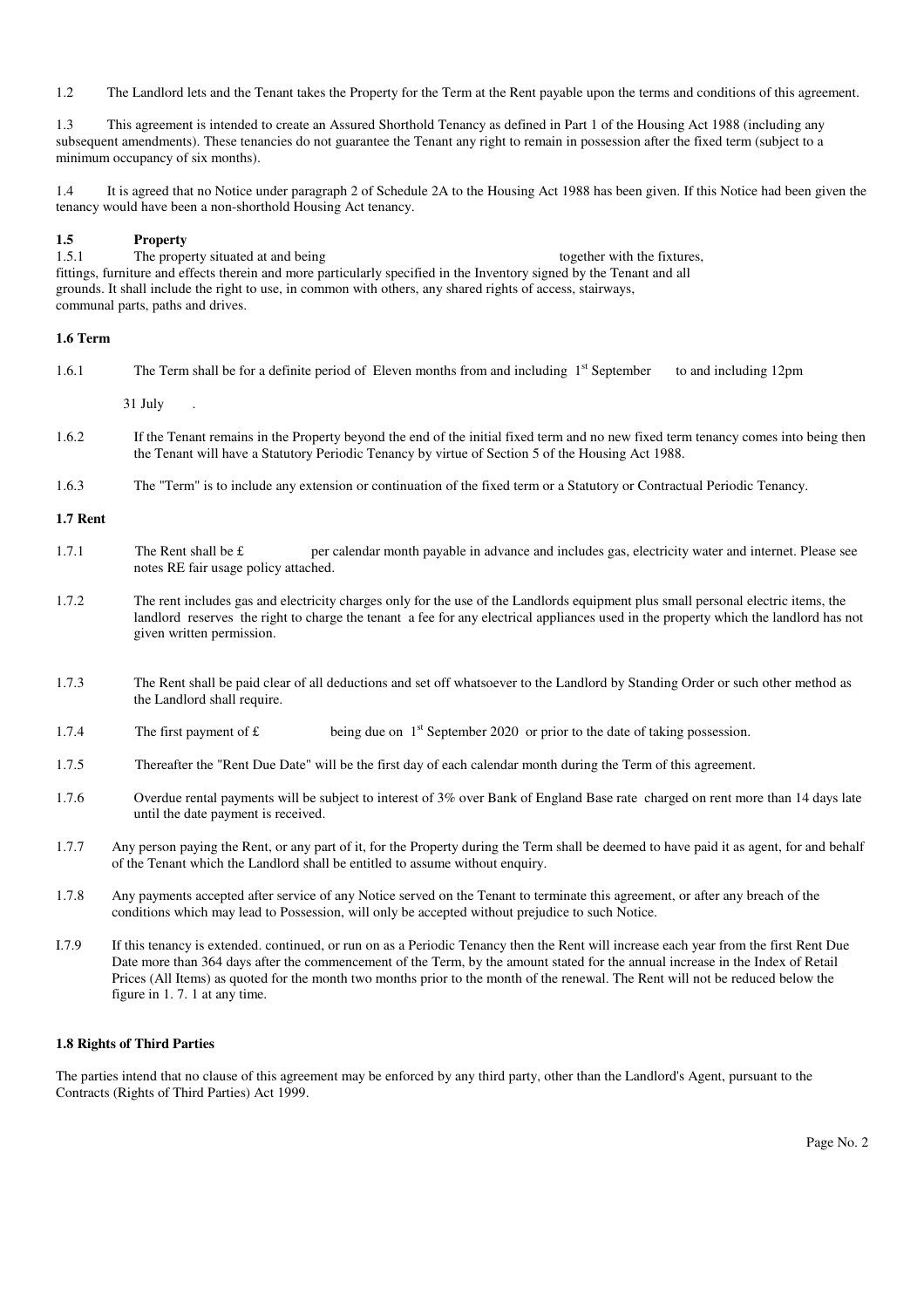## **2 Legal Notices**

#### **2.1 Section 47**

Under section 47 of the Landlord and Tenant Act 1987 the address of the Landlord is stated to be as on the first page of this agreement. The address for service of Notices is as in clause 2.2.

#### **2.2 Section 48**

Until you are informed in writing to the contrary Notice is given pursuant to section 48(1) of the Landlord and Tenant Act 1987 that your Landlord's address for the service of Notices (including Notices in proceedings) is as follows:

Mr G Scarborough & Mr C Brock T/A OPM Property Investments, PO Box 587 Amersham Bucks HP6 6WW

#### **2.3 Notice service**

- 2.3.1 Any Notice given by or on behalf of the Landlord or any other document to be served on the Tenant shall be deemed to have been served on the Tenant if it is:
- 2.3. 1. 1 left at the Property or
- 2.3.1.2 sent by ordinary post in a pre-paid letter, properly addressed to the Tenant by name at the Property or
- 2.3.1.3 sent by Recorded Delivery in a pre-paid letter, properly addressed to the Tenant by name at the Property.
- 2.3.2 Any Notice given by the Tenant or any other document to be served on the Landlord shall be deemed to have been served on the Landlord if it is:
- 2.3.2.1 sent by ordinary post in a pre-paid letter, properly addressed to the Landlord at the address in clause 2.2 or
- 23.2.2 sent by Recorded Delivery in a pre-paid letter, properly addressed to the Landlord at the address in clause 2.2.
- 2.3.3 If any Notice or other document is left at the Property, service shall be deemed to have been on the day it was left.
- 2.3.4 If any Notice or other document is sent by post it shall be deemed to have been served 48 hours after it was posted.
- 2.4 Notices Received
- 2.4.1 If a relevant Local Authority gives Notice or makes an order in respect of the Property, the Tenant shall provide full particulars to the Landlord's Agent within 7 days. All reasonable steps should be taken to comply with it. in consultation with the Landlord (or Landlord's Agent) as is appropriate to the situation.

#### **2.5 Ending the Tenancy**

- 2.5.1 If the Tenant intends to vacate at the end of the fixed term, or at any later date, he must give the Landlord at least one month's Notice in writing.
- 2.5.2 While the tenancy is periodic Notice must be given and must expire the day before a Rent Due Date.

#### **2.6 Landlord's Break Clause**

2.6.1 The Landlord may bring the tenancy to an end at any time after the expiry of the fixed term by giving to the Tenant at least two months' written Notice stating that the Landlord requires possession of the Property. A Notice under section 21 of the Housing Act 1988 will suffice to implement this sub-clause.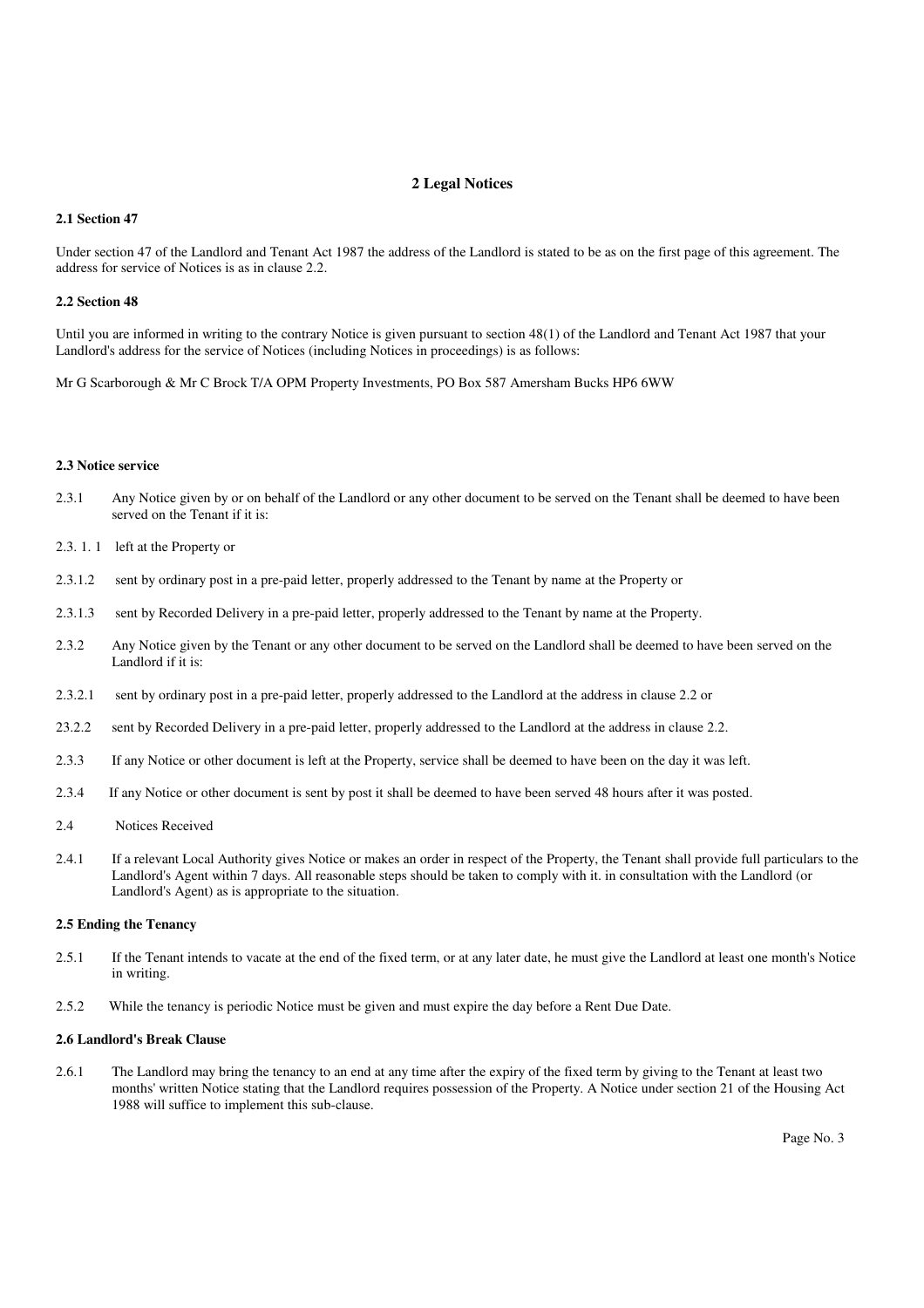#### **3 Possession**

- 3.1 By following the due process of law, and without prejudice to the other rights and remedies of the Landlord, the Landlord may terminate the tenancy if.
- 3.1.1 the Rent or any part of it is in arrears whether formally demanded or not,
- 3.1.2 the Tenant is in breach of any of the obligations under this agreement,
- 3.1.3 any of the Grounds of Schedule 2 of the Housing Act 1988 apply (these grounds allow the landlord to seek possession of the property in the circumstances listed on the ground),
- 3.1.4 a Notice is served under section 21 of the Housing Act 1988 (section 21 gives the landlord a right to end an assured shorthold tenancy without any specific reason, though only after any fixed term has ended. or in operation of a break clause),
- 3.1.5 the Property is left abandoned and unoccupied for a period in excess of 14 days without the Landlord's consent.

#### **4 Tenant's Obligations**

The Tenant agrees to:

4.1 Payments

- 4.1.1 Pay the Rent on the day and in the manner specified.
- 4.1.2 Pay and indemnify the Landlord against all charges including water and sewerage charges, rates and assessments (but of an annual or recurring nature only)
- 4.1.3 Pay for the reconnection of water, gas, electricity or telephone if the disconnection results from any act or omission of the Tenant or the Tenant's agents.
- 4.1.4 Pay the Council Tax, or any replacement taxation (even of a novel nature), in respect of the Property for the Term of this agreement.
- 4.1.5 Interest of 3% over Bank of England Base rate will be charged on rent more than 14 days late
- 4.1.6 Reimburse the Landlord's bank costs for returned, refused or re-presented by the bank for any reason.
- 4.1.7 Pay for the entire invoice and costs of any contractors that the Tenant arranges unless previously authorised in writing by the Landlord.
- 4.1.8 Pay the Landlord for the cost of replacing the locks and cutting new keys if any keys are not returned to the Landlord when the tenant moves out or are lost during the tenancy.
- 4.1.9 Pay all costs of the Landlord or the in respect of any application for any consents under any of the provisions of this tenancy.
- 4.1.10 Pay the Landlord's costs, legal and otherwise, including VAT and disbursements in any and all of the following circumstances: 4.1.10.1 enforcing or attempting to enforce (whether by legal process or otherwise) the provisions of this agreement.
- 4.1.10.2 recovering rent or other monies payable under the provisions of this agreement,
- 4.1.10.3 recovering possession of the property, whether because of the Tenant's default or otherwise,
- 4.1.10.4 actions arising out of any breach, non-performance or non-observance by the Tenant of the provisions of the agreement.
- 4.1.11 Pay any excess on the Landlord's insurance if the claim results from the negligence, misuse or failure of the Tenant or any of his visitors or friends.
- 4.1.12 Pay and arrange for the removal of all vermin, pests and insects, if infestation occurs during the Term, woodworm and woodboring insects excepted.
- 4.1.13 Pay £50 for making any changes to the terms of the tenancy agreement, for example adding or changing a tenant.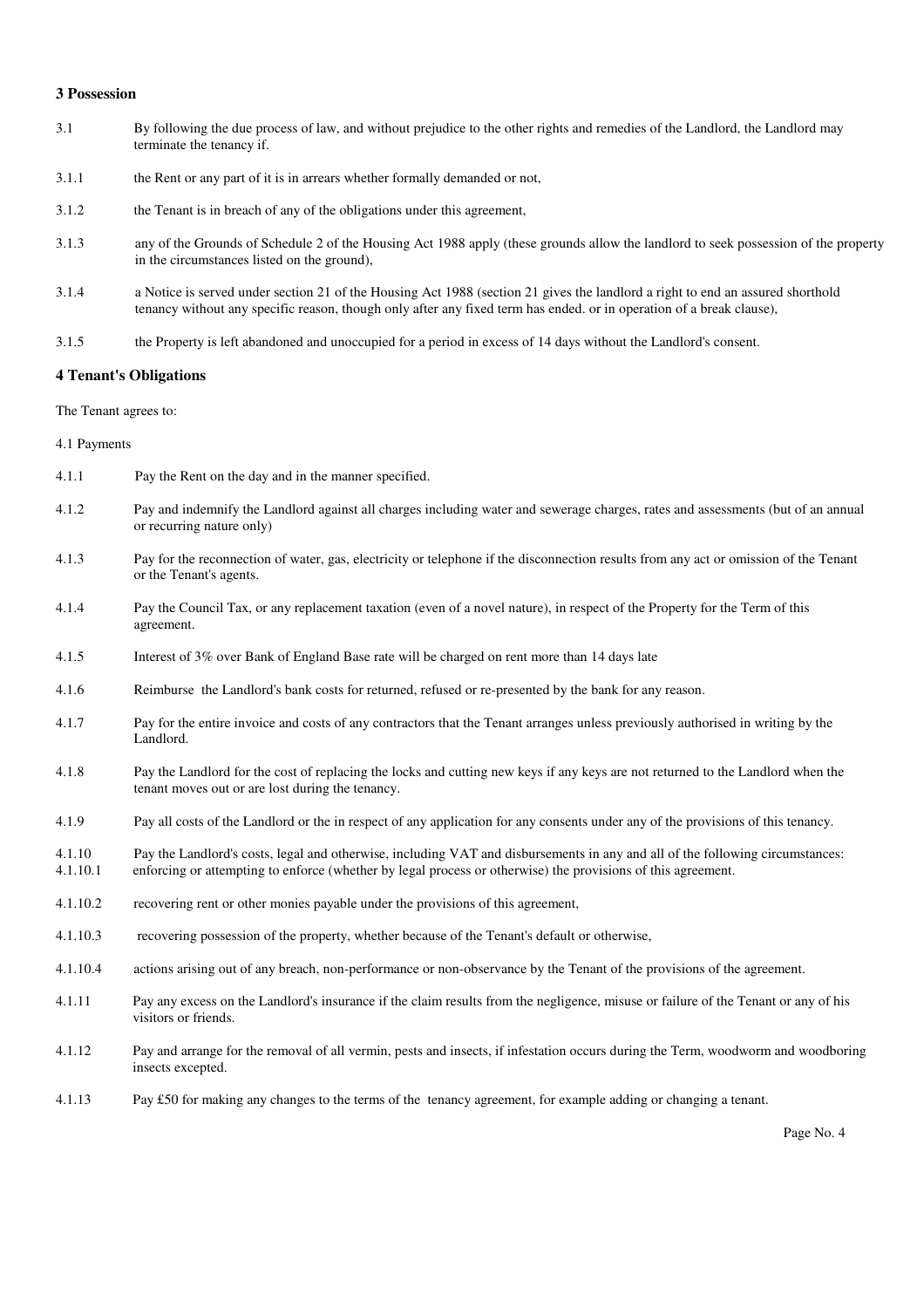## **4.2 Repairs**

- 4.2.1 Keep the Property including all of the Landlord's machinery and equipment clean and tidy and in good and tenantable condition, repair and decorative order, (reasonable wear and tear, items which the Landlord is responsible, to maintain. and damage for which the Landlord has agreed to insure, excepted).
- 4.2.2 Not permit any waste, injury or damage to the Property, or make any alteration or addition to the Property or the style or colour of the decorations.
- 4.2.3 Notify the Landlord immediately of any wet rot, dry rot or infestation by wood boring insects.
- 4.2.4 Replace any broken glass immediately unless the damage results from an event for which the Landlord has agreed to insure.
- 4.2.5 Undertake any repairs or decorations for which the Tenant is liable within one month of any Notice being served by the Landlord and if the Tenant does not carry out the repairs or redecorations the Landlord may enter the Property, with or without others, to effect those repairs and decorations and the Tenant will pay on demand all costs involved.

#### **4.3 The Property**

- 4.3.1 Notify the Landlord in writing as soon as the Tenant becomes aware of.
- 4.3.1.1 any defect. damage or want of repair in the Property, other than such as the Tenant is liable to repair in 4.2.1 above,
- 4.3.1.2 any Notices, proceedings or letters relating to the Landlord, the Property or the use of the Property,
- 4.3.1.3 any loss, damage or occurrence which may give rise to a claim under the Landlord's insurance.
- 4.3.2 Co-operate in the making of any claim under the Landlord's insurance.
- 4.3.3 Use the Property in a tenant-like manner.
- 4.3.4 Clean the windows of the Property as often as necessary and in the last two weeks of the tenancy.
- 4.3.5 Not remove any of the Landlord's possessions from the Property.
- 4.3.6 Not exhibit any poster or Notice so as to be visible from outside the Property.
- 4.3.7 Not cause or permit any blockage to the drains and pipes, gutters and channels in or about the Property.
- 4.3.8 Not assign, underlet or part with or share possession of the whole or any part of the Property.
- 4.3.9 Not permit any visitor to stay for a period of more than one week within any three month period.
- 4.3.10 Permit the Landlord and or his agents or others, after giving 24 hours Notice and at reasonable hours of the daytime, to enter the Property.
- 4.3. 10. 1 to view their state and condition and to execute repairs and other works upon the Property or other properties.
- 4.3.10.2 to show prospective purchasers the Property at all times during the Term and to erect a board to indicate that the Property is for sale.
- 4.3.10.3 to show prospective tenants the Property, to erect a board to indicate that the Property is to let.
- 4.3. 11 Permit the Landlord or the Landlord's Agent to use their keys to gain access within 25 hours of such a request being made (except in case of emergency when access shall be immediate), if the Tenant is unable to grant access to the Landlord or the Landlord's Agent
- 4.3.12 Not add any aerial, antennae or satellite dish to the building
- 4.3.13 Not change the locks (or install additional locks) to any doors in the dwelling house, nor make additional keys for the locks. All keys are to be returned to the Landlord at the end of the tenancy.
- 4.3.14 Ensure that the Property is kept secure at all times. locking doors and windows and activating burglar alarms as appropriate.
- 43.15 Keep the Property at all times sufficiently well aired and warmed to avoid build-tip of condensation and prevent mildew growth and to protect it from frost.
- 4.3.16 Not block ventilators provided in the Property.

Page No. 5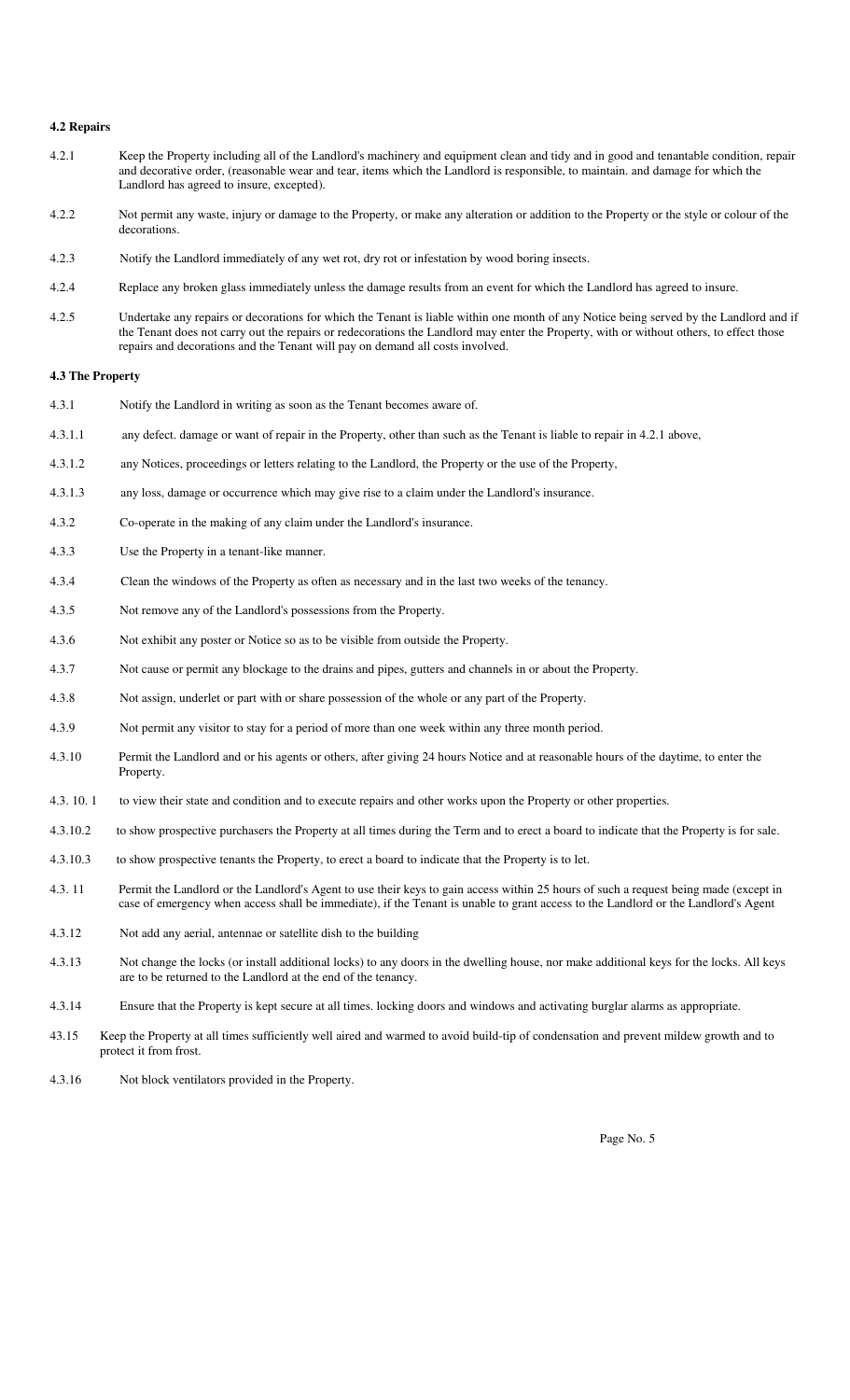- 4.3.17 Report to the Landlord's Agent any brown or sooty build up around gas appliances or any suspected faults with the appliances.
- 4.3.18 Not use any gas appliance that has been declared unsafe by a Gas Safe engineer, or disconnected from the supply. All electrical appliances must comply to British Standards.
- 4.3 .19 Not keep, use or permit to be used any candles, oil stove, paraffin heater or other portable fuel burning appliance. or other appliance against the terms of the insurance of the Property, except as provided by the Landlord.
- 4.3.20 Be responsible for ensuring that any television used is correctly and continually licensed.
- 4.3.21 Not keep motorcycles, cycles or other similar machinery inside the Property except in any defined outside area or garage.
- 4.3.22 Pay for any sterilisation and cleansing of the Property made necessary under the Public Health (Control of Diseases) Act 1984 as a result of a person with a Notifiable Disease having been in the Property during the Term.
- 4.3.23 Pay for any redecoration or replacement required as a result of the work carried out under clause 4.3.22
- 4.3.24 Perform and observe all obligations of any Headlease or covenant on the Property save for those relating to the payment of rent or service charges and to indemnify the Landlord against all claims, damages, costs, charges and expenses whatsoever in relation to any breach of this obligation.
- 4.3.25 Not keep any vehicle without a valid Road Fund Licence, commercial vehicle, boat, caravan, trailer, hut or shed on the Property.
- 4.3.26 Not affix any Notice, sign, poster or other thing to the internal or external surfaces of the Property save for where specific provision already exists.
- 4.3.27 Not keep any pet, animal, bird, reptile, fish, insects or the like on the Property.
- 4.3.28 Not allow children to live in the Property.
- 4.3.29 Keep the garden and grounds properly cultivated according to the season and free from weeds', in a neat and tidy condition with the lawns regularly mown and edged, and shrubs and trees pruned but not alter the character or layout of the garden or grounds.
- 4.3.30 Not cause obstruction in any common areas of any building of which the Property forms a part. The Landlord reserves the right to remove or have removed any such obstruction and at his discretion to levy a charge, payable on demand, on the Tenant for so doing.
- 4.3.31 Not allow smoking in the property

#### **4.4 General and Anti Social Behaviour**

- 4.4.1 Not permit or suffer to be done on the Property anything which may be, or may be likely to cause, a nuisance or annoyance to a person residing, visiting or otherwise engaged in a lawful activity in the locality. This responsibility includes the actions and behaviour of visitors and friends of the tenant.
- 4.4.2 Not make or permit any noise or play any radio, television or other equipment in or about the Property between the hours of 10pm and 7am so as to be audible outside the Property.
- 4.4.3 Not carry on any trade or profession upon the Property nor receive paying guests but use the Property only as a private residence for the occupancy of the named tenants.
- 4.4.4 Not permit or suffer to be done on the Property anything which may render the Landlord's insurance of the Property void or voidable or increase the rate of premium for such insurance.
- 4.4.5 Not use or suffer the Property to be used for any illegal or immoral purpose (note, unauthorised taking or possession of controlled drugs is considered to be illegal for the purpose of this clause).
- 4.4.6 Immediately notify the Landlord if the Property becomes the subject of proceedings under the Matrimonial Causes Act 1973 or the Family Law Act 1996 and supply particulars of such proceedings to the Landlord on demand.
- 4.4.7 Have the use of all appliances provided in the Property., as laid out in the inventory save those which are noted as not working. However. should any items require repair, or be beyond repair, the Landlord does not undertake to pay for any costs of repair or to replace the appliance.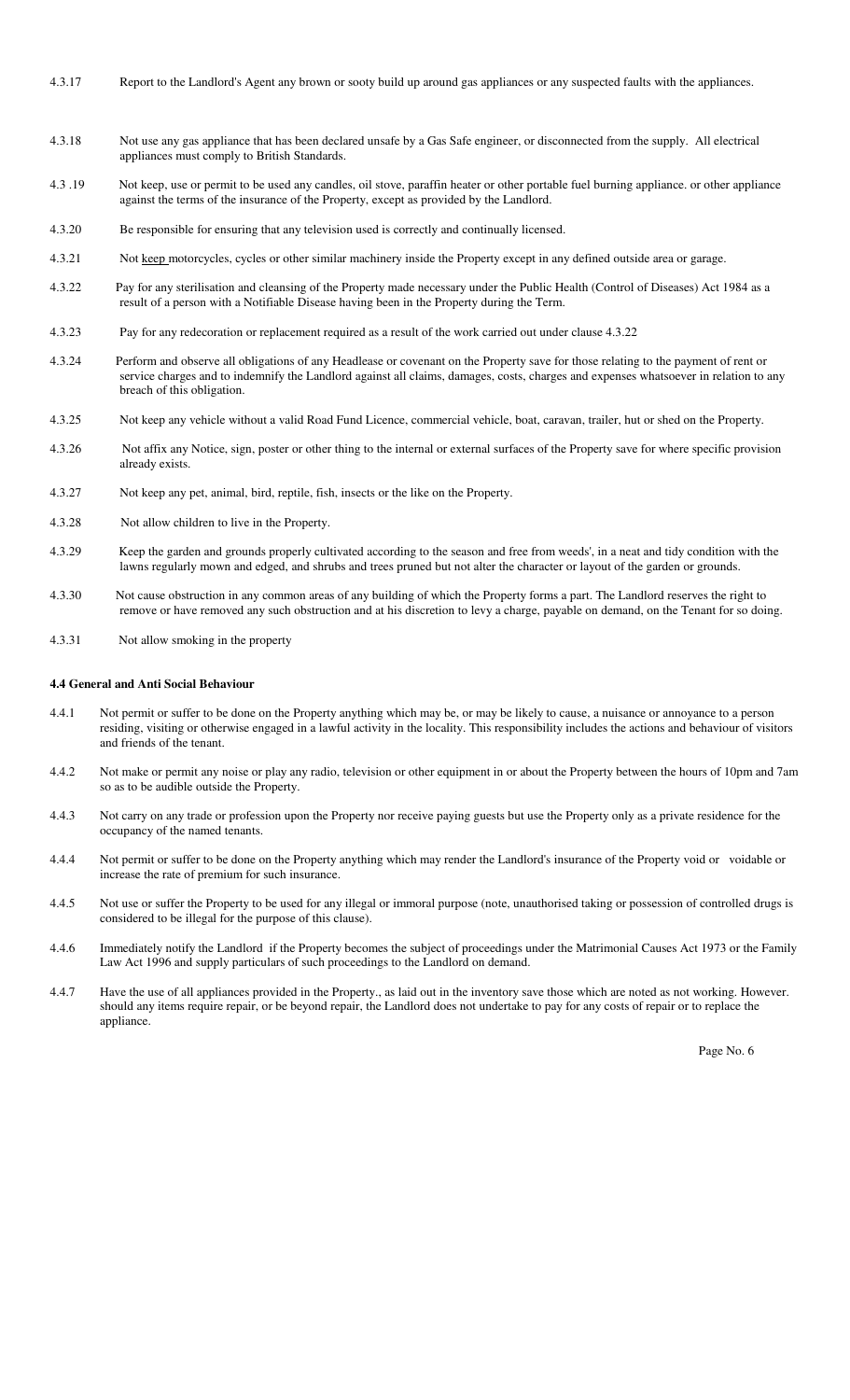- 4.4.8 Forward any correspondence addressed to the Landlord and other Notices, orders and directions affecting the Landlord to the Landlord's without delay.
- 4.4.9 Surrender all rights to all possessions left at the Property at the end of the tenancy and that they will immediately pass to the Landlord who shall be entitled (though not bound) to sell the same for his own benefit.
- 4.4.10 Reside in the Property as his only or principal residence. Any change in residence status must be notified to the Landlord's and a new tenancy agreement drawn up if necessary.
- 4.4.11 Not leave the Property vacant for more than 28 days.
- 4.4.12 Check the inventory and report any errors/deficiencies to the Landlord's Agent, returning a copy with any annotations/corrections as necessary within 7 days. If the inventory is not returned within 7 days, it will be assumed to be an accurate description of the Property including the contents as handed over to the Tenant.
- 4.4.13 Not change the supplier of utility services without approval from the Landlord and if approval is given, provide the Landlord with the new supplier's details including the Property reference number.
- 4.4.14 Not change the telephone number of the Property.
- 4.4.15 Not alter-the operation of, or disable, the smoke alarms.
- 4.4.16 Not disable or alter the operation or code of the burglar alarm.
- 4.4.17 Be responsible for checking the alarms every week and report any malfunction in writing to the landlord.

#### **4.5 Insurance**

4.5.1 Be responsible for insuring their own possessions against all risks.

#### **4.6 End of tenancy**

- 4.6.1 Yield up the Property at the end of the tenancy in the same good clean state and condition as it was at the beginning of the tenancy and make good, pay for the repair of, or replace all such items of the fixtures, fittings, furniture and effects as shall be broken, lost, damaged or destroyed during the tenancy (reasonable wear and tear and damage for which the landlord has agreed to insure excepted).
- 4.6.2 Return all keys to the Property to the Landlord by 12 noon on the last day of the tenancy (or sooner by mutual arrangement).
- 4.6.3 Pay for the washing (including ironing or pressing) of all the linen and the cleaning (including ironing and pressing where appropriate) of all blankets, bedding, carpets and curtains which have been soiled during the tenancy (reasonable use thereof nevertheless excepted).
- 4.6.4 Leave the oven clean with no evidence of burnt food or grease, all chrome and glass to be shining with no stains and cooker rings cleaned.
- 4.6.5 Leave the fixtures fittings, furniture and effects at the end of the tenancy in the rooms and places in which they were at the beginning of the tenancy.
- 4.6.6 Remove all rubbish from the Property before returning the Property to the Landlord.

## **5 Landlord's obligations**

The Landlord agrees with the Tenant as follows:

- 5.1 To pay and indemnify- the Tenant against all assessments and outgoings in respect of the Property (except those for which responsibility is assumed by the Tenant under this agreement).
- 5.2 To allow the Tenant, paying the Rent and performing the obligations on the part of the Tenant, quiet enjoyment of the Property during the tenancy without any unlawful interruption from the Landlord or any person claiming under or in trust for the Landlord.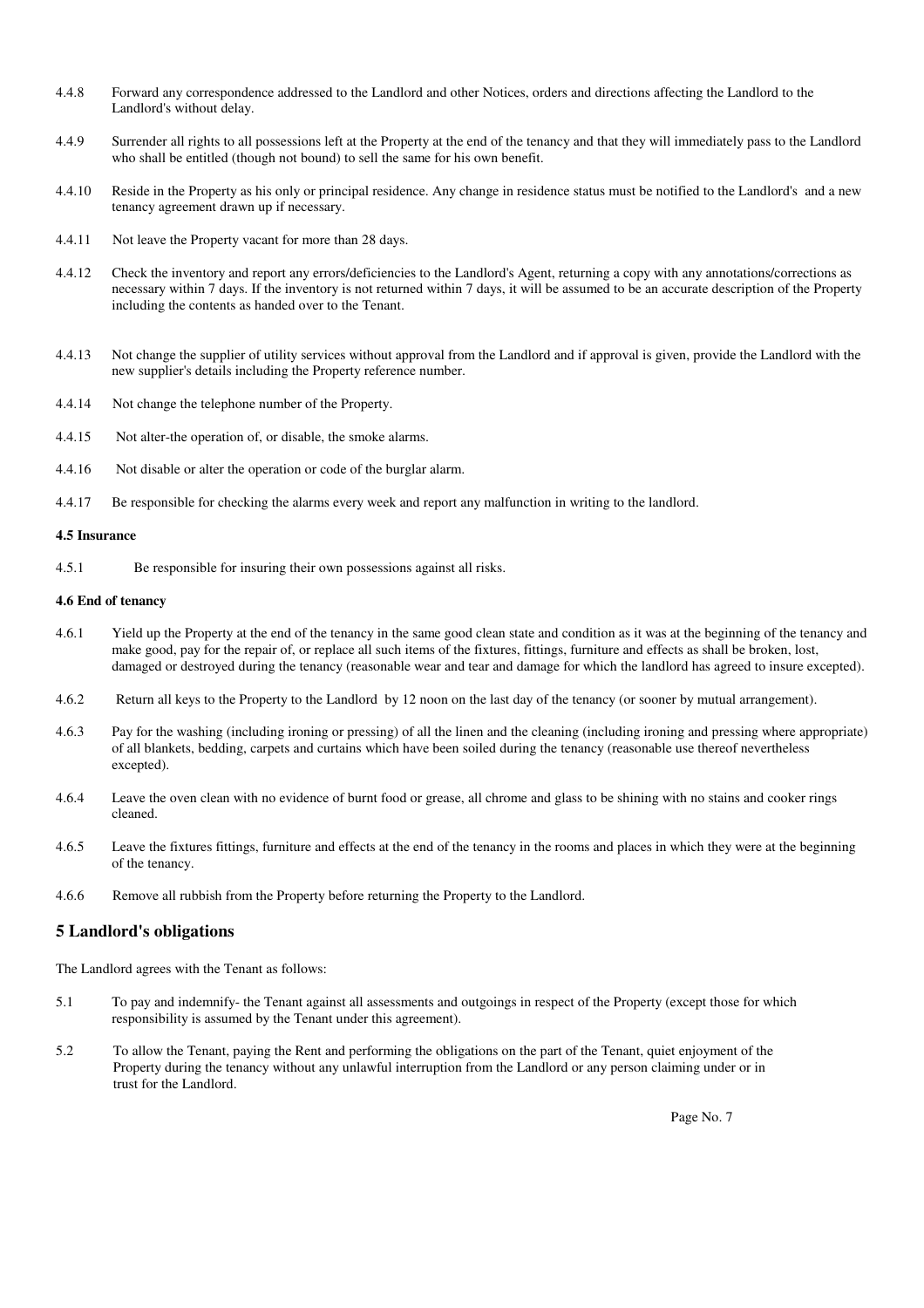- 5.3 To return to the Tenant any rent paid for any period while the Property is rendered uninhabitable by fire or other risk for which the Landlord has agreed to insure, except where such damage may have been caused or enabled by the Tenant's actions or omissions the amount, in case of dispute, to be submitted to arbitration pursuant to Part 1 of the Arbitration Act 1996.
- 5.4 That he is the sole owner of the leasehold or freehold interest in the Property and that all necessary consents to allow him to enter this agreement (superior lessors, mortgage lenders or others) have been obtained in writing.
- 5.5 To maintain a comprehensive insurance policy with a reputable company to cover the Property, and the Landlord's fixtures, fittings, furniture and effects (including carpets and curtains), but not including the Tenant's belongings.

## **6 Housing Benefit**

- 6.1 The Tenant authorises the Local Authority to discuss with the Landlord the details of any Housing Benefit or Council Tax claims made at any time in relation to the renting of the Property.
- 6.2 If the Landlord so requires, the Tenant consents to any Housing Benefit being paid direct by the Local Authority to the Landlord.
- 6.3 The tenant indemnifies the Landlord and the Landlord's Agent against any losses to them from 'clawback' or any other repayment to the Local Authority either before or after the Tenant has vacated the Property.

#### **7 Guarantor**

- 7.1 The Guarantor agrees to indemnify the Landlord and the Landlord's Agent against any loss suffered as a result of the Tenant failing to fulfil any of his obligations under this agreement or failing to pay rents or other monies due.
- 7.2 The Guarantor agrees to pay, on demand and in full, any overdue rent or other monies due under this agreement for the full Term and this expressly includes any period of holding over or exclusion or statutory continuation following expiry of any fixed term
- 7.3 The Guarantor agrees to make the payments due under clause 7.1 or 7.2 even after the Tenant has yielded up possession,

### **SIGNED BY THE ABOVE NAMED:**

.......................………........LANDLORD ……………………………………TENANT

…………………….......................TENANT

……………………….....................TENANT